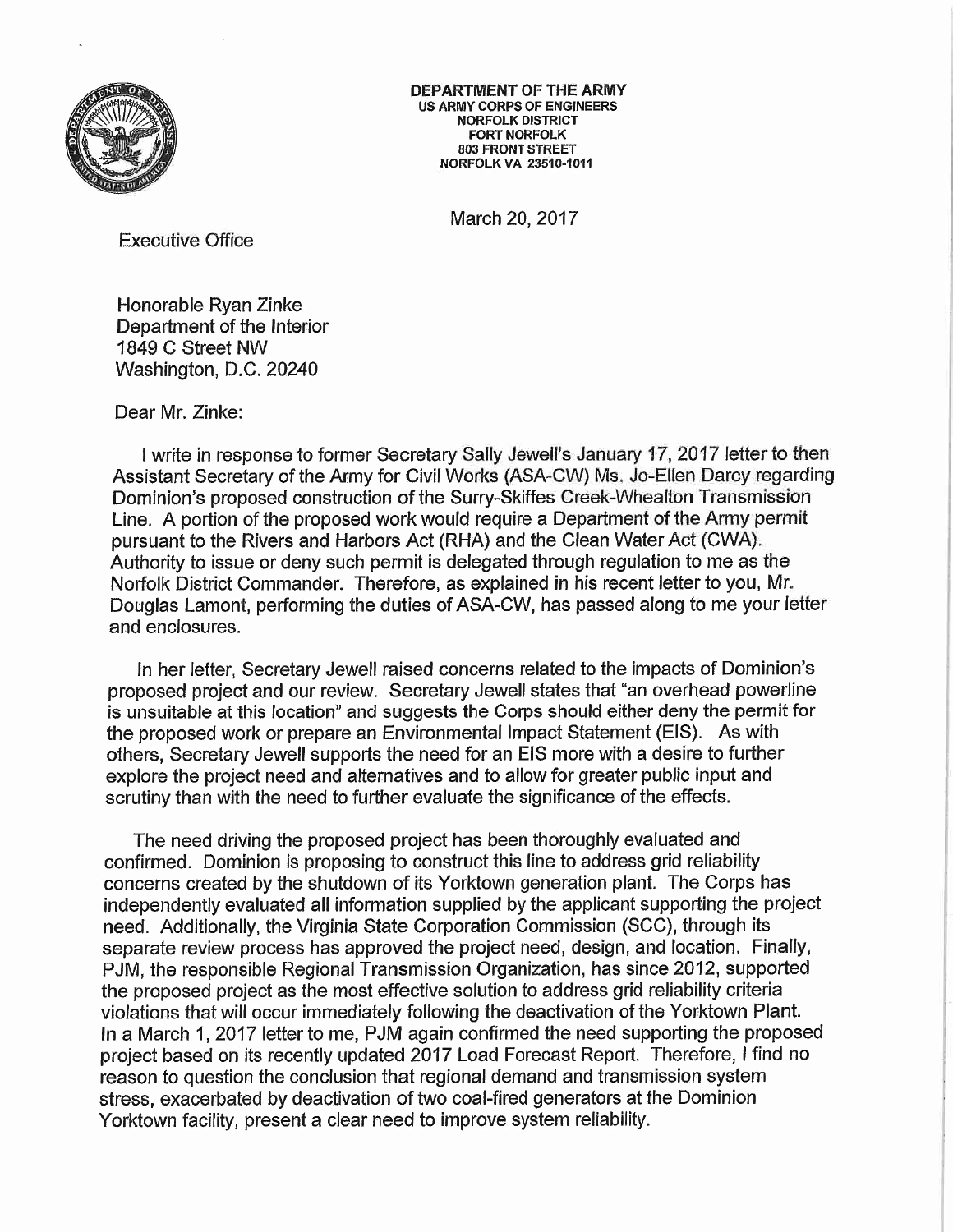We have evaluated a wide range of alternatives including those initially considered by Dominion and those suggested by other parties during our review. Dominion has provided persuasive information that eliminates many of these alternatives from further consideration based on some combination of failure to resolve North American Electric Reliability Corporation (NERC) reliability criteria violations, cost, logistics, and time to implement. In our October 2015 Alternatives Whitepaper, we analyzed a range of alternatives including generation alternatives, upgrades to existing facilities, use of existing transmission lines, and the construction of new transmission at varying capacities. In that Whitepaper we concluded, that only the proposed project and the Chickahominy alternative are both practicable and meet the project's purpose and need. We have continued to evaluate alternatives. Most recently, Tabors Caramanis Rudkevich (TCR) proposed four alternatives that it suggested were cost effective and technically feasible. Dominion subsequently explained and PJM has affirmed that these alternatives fail to address all of the reliability criteria violations that are being addressed by the proposed project. To be clear, we have to date appropriately evaluated every alternative that has been proposed by any party.

We have provided multiple opportunities and avenues for public involvement. During our review, we have issued four separate public notices with request for comment covering the overall project and alternatives as well as specific project aspects. We held a public hearing on the project in October of 2015, inviting the general public to provide views, opinions, and information on the proposed project. As part of our historic resources consultation pursuant to Section 106 of the National Historic Preservation Act, we have held five consulting party meetings attended by representatives from over twenty consulting parties. We have maintained a publicly accessible webpage, where we have posted and continually updated information about the project. We emphasize that at no time during this process have we turned away input from consulting parties or the public.

Finally, Ms. Jewel! suggests robust consultation with the Pamunkey Tribe. We have consulted with the Pamunkey and facilitated consultation between Dominion and the Tribe. The latest input from Chief Robert Gray confirms that all parties have participated in good faith and the consultation has been beneficial, resulting in mitigation measures that are agreeable to the tribe.

Regulations implementing the National Environmental Policy Act (NEPA) require an agency prepare an EIS for "major Federal actions significantly affecting the quality of the human environment." The decision on significance is based on both the context and intensity of the impact. While regulations do contemplate a deeper investigation will occur with an EIS, an EIS is not required in order for rigorous analysis to occur.